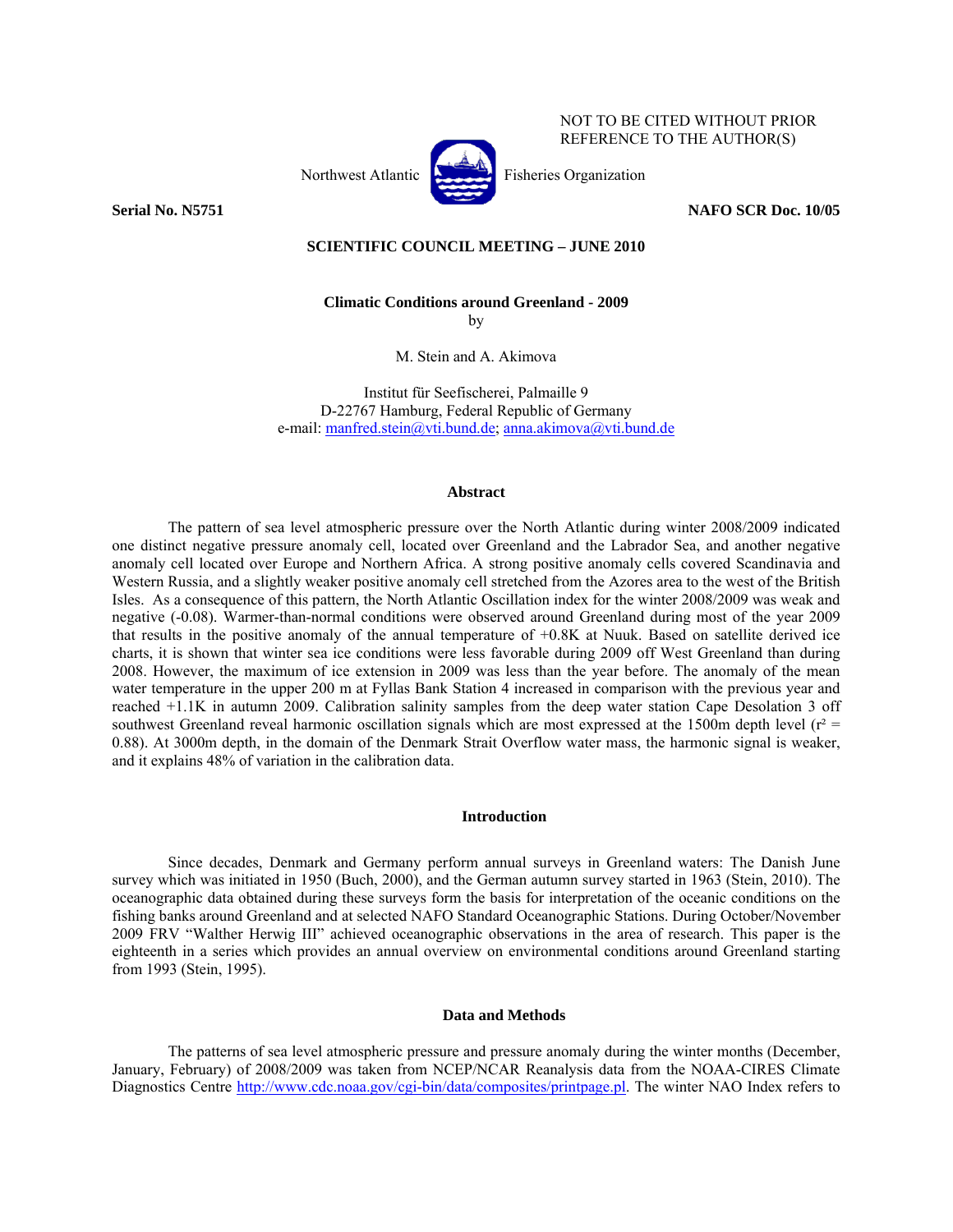the mean of December, January, February indices (DJF). It was taken from http://www.cpc.ncep.noaa.gov/products/precip/CWlink/pna/nao\_index.html.

Data on the air temperature of Greenland were sampled by the Danish Meteorological Institute at Nuuk (64°11'N, 51°44.5'W), Egedesminde (68°42.5'N, 52°53'W) and Angmagssalik (65°36'N, 37°40'W). Whereas the first data set was mutually supplied by the Danish Meteorological Institute in Copenhagen and the Seewetteramt, Hamburg, the latter data sets were solely given by the Seewetteramt. The climatological or long-term mean of these data is referenced to 1961-1990 and was obtained from the Seewetteramt.

Ice charts were obtained by satellite observations and taken from NOAA websites: http://www.natice.noaa.gov/pub/East\_Arctic/Baffin\_Bay/Davis\_Strait/; http://www.natice.noaa.gov/pub/East\_Arctic/Greenland\_Sea/Greenland\_Sea\_southwest/; http://www.natice.noaa.gov/pub/East\_Arctic/Greenland\_Sea/Greenland\_Sea\_South/.

Sea surface temperature (SST) data were taken from the IGOSS (Integrated Global Ocean Services System Products Bulletin) Data Base http://iridl.ldeo.columbia.edu/SOURCES/.IGOSS/. The SST climatology is referenced to 1971-2000 (Reynolds and Smith, 1994).

During cruise WH327 of FRV "Walther Herwig III", CTD profiles were obtained at each fishing position of the survey area (Figures 1a and 1b) using SeaBird911+. Starting off East Greenland in the Dohrn Bank region (stratum 7) on 14 October 2009, FRV "Walther Herwig III" went southwards along the East Greenland shelf and slope to complete bottom trawl fishing and CTD/Rosette work in stratum 6. Salinity readings of the CTD profiles were adjusted to water samples derived by Rosette water sampler. From 27 October onwards, the ship continued to work in West Greenland waters, including the observations along NAFO Standard Oceanographic sections Cape Desolation and Fyllas Bank (Stein, 1988). On 12 November 2009, FRV "Walther Herwig III" left Nuuk and made her way back to Bremerhaven where the cruise was finished on 20 November 2009.

Data analysis and presentation was done using Ocean Data View Version 3.4.2 (Schlitzer, 2008). Data gaps in our own data base, due to e.g. December observations, were filled with data from the World Ocean Database (WOD,  $\frac{http://www.node.noaa.gov/}{http://www.node.noaa.gov/})$ . This is the case for 1972, 1978, 1980 and 1981.

### **Results and Discussion**

#### **The North Atlantic Oscillation**

The variability of the atmospheric conditions over Greenland and the Labrador Sea is driven by the large scale atmospheric circulation over the North Atlantic, which is normally described in terms of the North Atlantic Oscillation (NAO). During a positive NAO, strong northwest winds bring cold air from the North American continent and cause negative anomalies of air temperatures over Greenland, Labrador Sea, Baffin Bay (Hurrell and Deser, 2010). During a negative NAO the westerlies slacken and the weather is normally milder over the whole region.

In winter 2008/2009, there was one distinct negative pressure anomaly cell, located over Greenland and the Labrador Sea, and another negative anomaly cell located over Europe and Northern Africa (Figure 2a). A strong positive anomaly cells covered Scandinavia and Western Russia, and a slightly weaker positive anomaly cell stretched from the Azores area to the west of the British Isles. As a consequence of this pattern, the North Atlantic Oscillation (NAO) index in winter 2008/2009 was weak and negative (-0.08).

NAO *positive* winters, like 1999, 2000 and 2005, outline a deeper-than-normal Icelandic Low and a stronger-than-normal subtropical Azores High. NAO *negative* winters, e.g. 1998, 2001, 2002, 2003 show a weak subtropical high and a weak Icelandic low (Stein, 2003). The sea level atmospheric pressure over the North Atlantic during winter 2008/2009 (Figure 2b) resembles the conditions during winter 2002/2003 (Stein, 2003).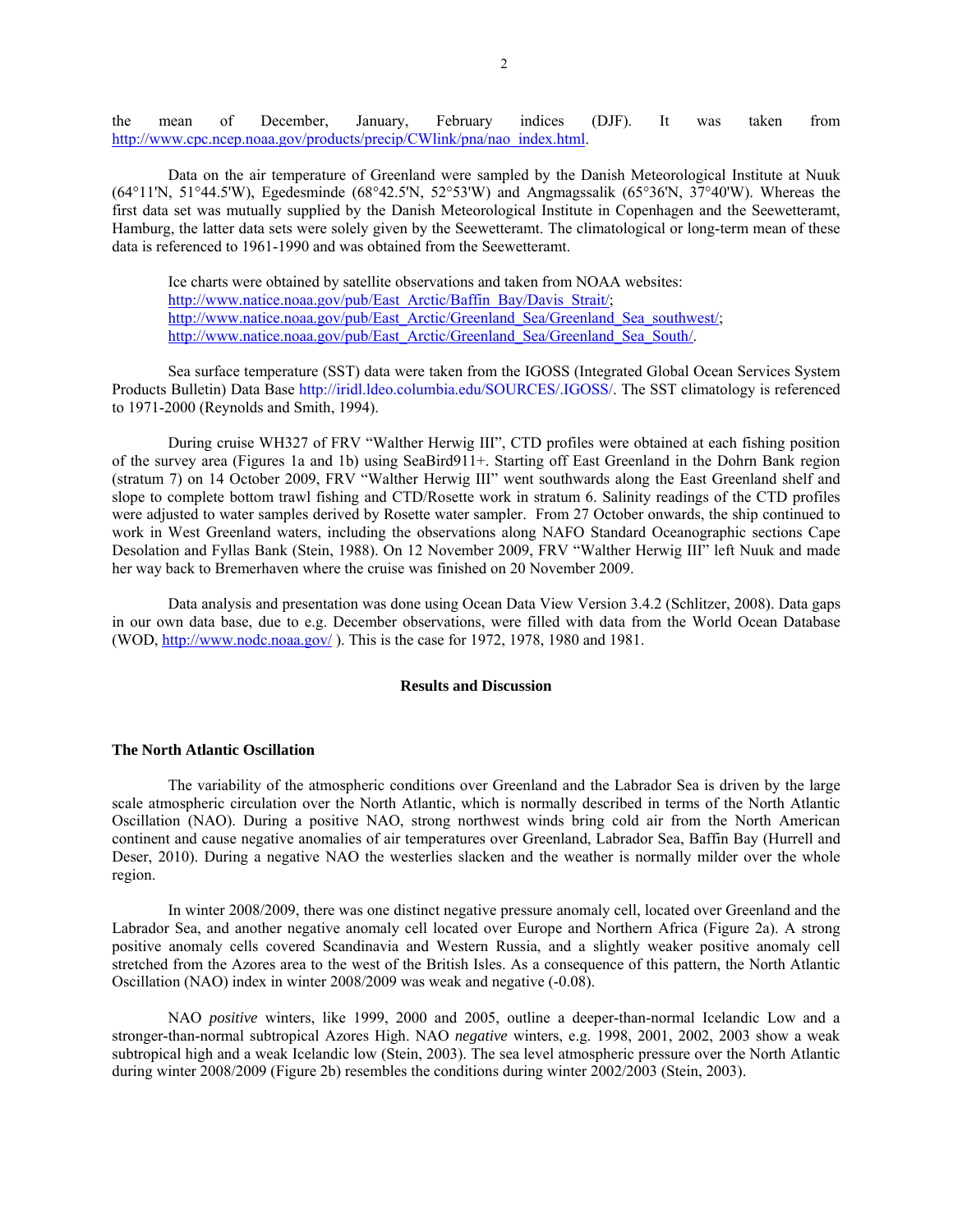During the second half of the last century we see that the 1960s were generally "low-index" years while the 1980s, 1990s and 2000s were "high-index" years (Figures 3a and 3b). There was a major exception to this pattern occurring in winter preceding 1995, when the index flipped from being one of its most positive values to its most negative value this century (Figure 3a). The negative NAO index of winter 2008/2009 (December-February) is among the weaker negative indices, similar to those of 1997 and 2003.

## **Air Temperature and Climatic means**

The winter NAO index from NOAA and Nuuk annual air temperature are negatively correlated in time. The correlation between these two time series  $r = (-0.57)$  is significant at  $p \ll 0.001$ . This is comparable with the results of Stein, 2004, who used slightly different NAO index and 130-year time series of both parameters. The 2009 reveal that statistical significance being valid for the entire time series fits with the 2009 observations.

In 2009, monthly mean air temperature at Nuuk station was above its climatological mean for all month, except March and November (Figure 5). Monthly mean temperature curves are similar at Egedesminde and at Nuuk, except for the scaling (Figures 4 and 5). Angmagssalik (Figure 6) experienced warmer than normal conditions the whole year too, with exceptions of February and October, when the monthly air temperature was below its long-term mean.

## **Climatic Variability off West Greenland**

The positive annual air temperature anomaly observed in 2009 is a continuation of a series of warmer-thannormal years (0.2K to 2.0K) which started in 1996, with the warmest air temperature of +2.0K, observed in 2003 (Figure 7). The only exception was 1999 which was colder-than- normal (-0.3K).

*Warming in arctic regions has become a more and more frightening scenario in past years (http://cires.colorado.edu/science/groups/steffen/greenland/melt2005/).* 

 *Warming as observed in our data on West Greenland Current properties (e.g. Stein, 2005), in the climatic data of Nuuk, as indicated above, and in subsurface oceanographic data off West Greenland's fishing banks (see below) support this scenario.* 

The presentation of decadal air temperature anomalies at Nuuk (Figure 8) reveals much variability during the first year of each decade: whereas the years 1950 and 1960 were warmer-than-normal, 1970 about normal, the years 1980 and 1990 indicated considerable positive/negative anomalies, and the year 2000 conditions were similar to 1980. The year 2001 was the warmest "year 1" since the 1950s, and 2002 is the first warmer-than-normal "year 2" after three decades. 2003 is the warmest year on record for all decades, and 2004 is the warmest "year 4". The year 2005 (+1.6K) is in a similar range as the years 1955 (+1.3K), 1965 (+1.7K) and 1985 (+1.8K). The year 2006 (+1.2K) is in the same range as the year 1966 (+1.2K) and thus another warmer-than-normal year at Nuuk. The same trend can be seen for the year 2007 (+ 0.8K) which is the same as in 1957. The year 1977 was the warmest "year 7", and the anomaly amounted to  $+1.6K$ . The year 2008 mean air temperature is in a similar range as the temperatures of the "year 8" of the previous four decades. The year 2009 was the warmest 'last year' among all decades since 1950.

#### **Ice Conditions around Greenland**

Winter sea ice conditions were not as favourable during 2009 off West Greenland than during the previous year. The sea ice drift has a significant offshore component which is called the "West Ice". In the beginning of March, Greenland was surrounded by sea ice (Figures 9-11) with an ice concentration of 1 to 3 tenth in the southern part. Multi-year sea ice, coming from the Arctic Ocean via the East Greenland current to the Cape Farewell area, is called "Storis". During 25-29 May, the East Greenland coast was surrounded by sea ice with concentrations ranging from 9-10 tenth (Figures 12 and 13). There was also a tongue of newly formed ice in the Cape Farewell/Julianehaab Bight region which extended up off Paamiut (Figure 13). Sea ice started to form off East Greenland in the end of October (Figure 14) and in Baffin Bay in the early-November 2009 (Figure 15). This was similar to the sea ice conditions during 2008 (Stein, 2009).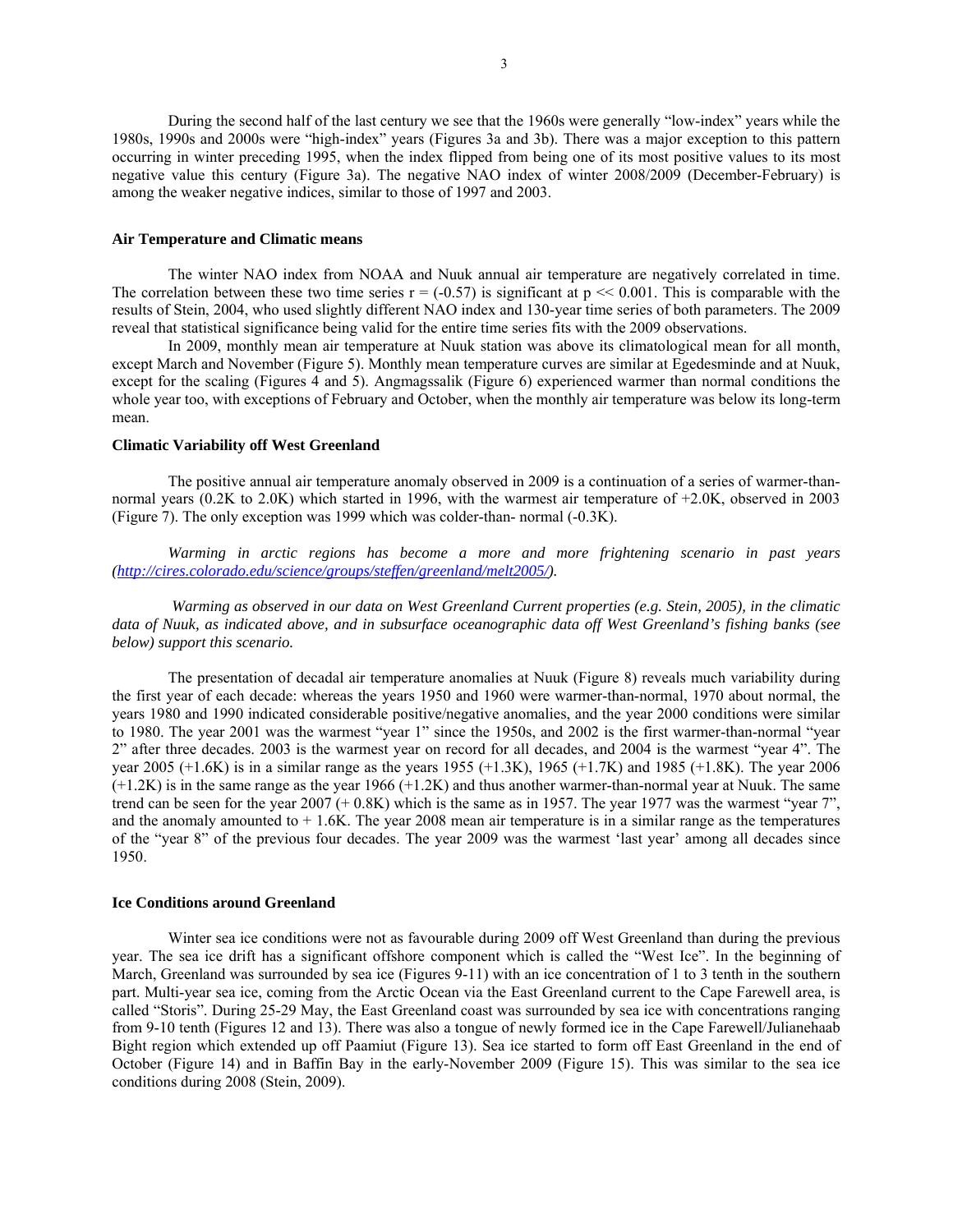### **Oceanographic observations off West Greenland**

The West Greenland (WGC) and East Greenland (EGC) currents are the boundary currents in the northern part of the North Atlantic sub-polar gyre. EGC transports the fresh and cold Polar Surface Water (PSW) to the south along the eastern coast of Greenland. WGC carries the water northwards on the eastern rim of the Labrador Sea. WGC consists of two components: SPW located on shelf, and saltier and warmer Irminger Sea Water (ISW) located offshore. Since WGC transports water into the Labrador Sea, the variability of the current is important for the Labrador Sea Water formation, which is an essential element of the Meridional Overturning Circulation (MOC).

### **Sea Surface Temperature (SST) Observations off Greenland and in the Labrador Sea**

The SST anomaly pattern in 2009 off Greenland is different from those of the previous year. In 2008, anomalous warm conditions were observed off Greenland and in the Labrador Sea throughout the year. In 2009, the stable positive SST anomaly was observed only in the Labrador Sea with September as an exception (Figure 16 and 17). The SST anomaly associated with WGC was negative the first half of 2009, then switched to the positive one, probably because of combined effect of atmospheric heat transport and an intensification of ISW component. At the same time the EGC was associated with a prominent negative anomaly from June 2009 on. The strongest negative SST anomaly of EGC was observed in October. This is consistent with the seasonal maximum of the ice drift from the Arctic.

### **Cape Desolation Section**

At Cape Desolation section the strong surface front separates SPW on the shelf from ISW offshore (Figure 18). In autumn, the temperature of the upper layer is well above zero due to the summer heat accumulation, and hence only the salinity can be used as a tracer of the SPW. The salinity of less than 33 was observed at the shallowest station (Station 199 on Figure 18). The potential temperature of the offshore ISW was slightly above 6°C and its salinity exceeded 35.00 (Figure 18). The core of ISW at the most offshore station (Station 203 on Figure 10) was found at the upper 100 m and it deepened to 500 m water depth toward the shelf (Stations 200 and 201 on Figure 18).

# **Fyllas Bank Section**

Based on autumn measurements (September-November) at station 4 of the Fyllas Bank Section, the temperature anomaly time series reveals a warming trend in upper 200 m of the water since 1993 (Figure 19). Since station 4 of the Fyllas Bank section is situated at the bank slope, it happened in the past decades that cold surface waters from Fyllas Bank were moved westward and influenced the upper 200m of the water column. This happened during autumn 1983, 1992 and 2002, and these events will be called here "polar events". Mean temperature of the upper layer 0-200m again indicates cooling after 2003 which was the record warm year in the entire time series. In 2009, the temperature of the water layer between 0 and 200 m depth at Fyllas Bank Station 4 was 1.2°C higher than its long-term mean (Figure 19). The main impact on the increased temperature had ISW, which was unusually warm, salty and shallow in 2009 (Figure 20). The temperature and salinity of the PSW, which normally flows in the upper 100 m, were close to their long-term means.

# **Calibration samples**

The time series of salinity calibration samples at NAFO Cape Desolation Station 3 is given in Figures 21 - 23. During the 2009 cruise, calibration samples were obtained at 1500m, 2000m, 2500m and 3000m depth. A model (Eq. 1) adjusted to the data of 1500m, 2000m and 3000m depth, reveals significant harmonic trends.

(1)  $\zeta(t)=A^*\sin(2\pi/\tau+\phi)+\ln t$  trend

They explain 88% of variation at 1500m depth (Figure 21), 78% at 2000m depth (Figure 22) and 48% at 3000m depth (Figure 23). It is suggested here that the values at 1500m depth represent climatic changes in the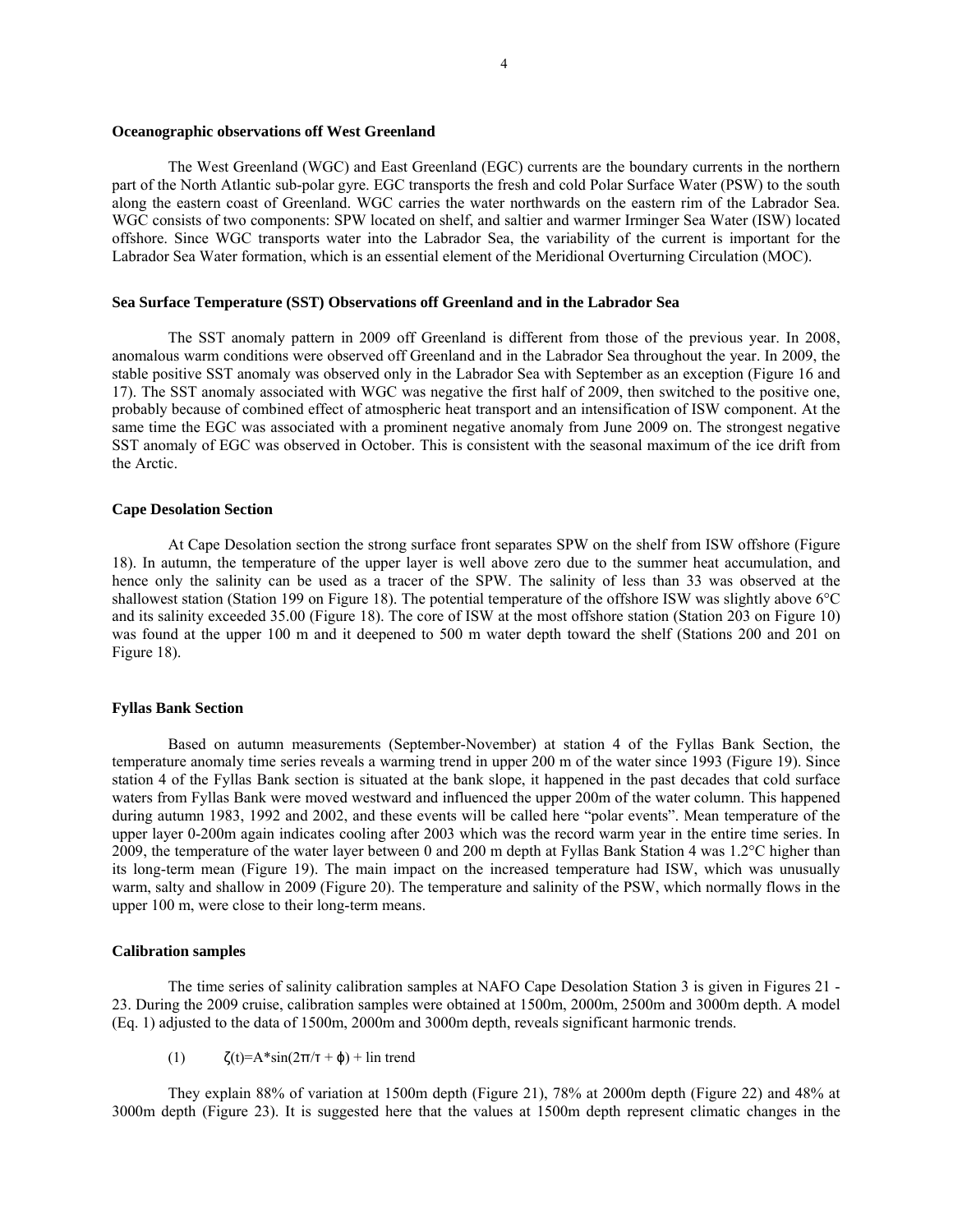Labrador Sea throughout the time of the 1980s to 2009. At 2000m depth, which is the approximate depth of the upper boundary of the saline, low-oxygen layers of the North Atlantic Deep Water (NADW) the model suggests climatic changes which might be forced by Labrador Sea Water layer, sitting above the NADW (Stein and Wegner, 1990). The bottom water layer at Cape Desolation Station 3 is influenced by the Denmark Strait Overflow Water (DSOW). It would appear that the salinity at this depth (3000m) points at freshening of this water mass, which obtains its characteristics north of the Denmark Strait in the Greenland Sea. Since 2003, data suggest increasing salinities in the bottom water layer at Cape Desolation Station 3. This might be a consequence of previous warming and increasing salinities upstream in the Greenland Sea (Osterhus and Gammelsrod, 1999).

### **References**

BUCH, E. 2000. Air-Sea-Ice Conditions off Southwest Greenland, 1981-97. *J.Northw.Atl.Fish.Sci.,* **26**: 123-136.

HURELLl, J. W. and C. DESER 2010. North Atlantic climate variability: The role of the North Atlantic Oscillation. *Journal of Marine Systems* **79**: 231-244.

STERHUS, S., and T. GAMMELSROD 1999. The Abyss of the Nordic Seas Is Warming. *J. Climate* **12**: 3297- 3304.

REYNOLDS, R. W. and T. M. SMITH 1994. Improved global sea surface temperature analyses. *J. Climate* **7**.

SCHLITZER, R. 2008. Ocean Data View. http://odv.awi.de

STEIN, M. 1988. Revision of list of NAFO standard oceanographic sections and stations. *NAFO SCR Doc.,* No. 1, Serial No. N1432, 9p.

STEIN, M. 1995. Climatic Conditions Around Greenland – 1992. *NAFO Sci. Coun. Studies,* **22**: 33-41.

STEIN, M. 2003. Climatic Conditions Around Greenland – 2002. *NAFO SCR Doc.* 03/4: 1-29.

STEIN, M. 2004. Climatic Overview of NAFO Subarea 1, 1991-2000. *J.Northw.Atl.Fish.Sci.,* **34**: 29-41.

STEIN, M. 2009. Climatic conditions around Greenland 2008. NAFO SCR Doc. 09/01: 1-23.

STEIN, M. 2010. The oceanographic work of the Institute of Sea Fisheries in Greenland Waters, 1952 –2008. *J.Appl.Ichthyol.* **26**: 19 –31.

STEIN, M., and G. WEGNER 1990. Recent Thermohaline Observations on the Deep Waters off West Greenland. *NAFO Sci. Coun. Studies,* **14**: 29-37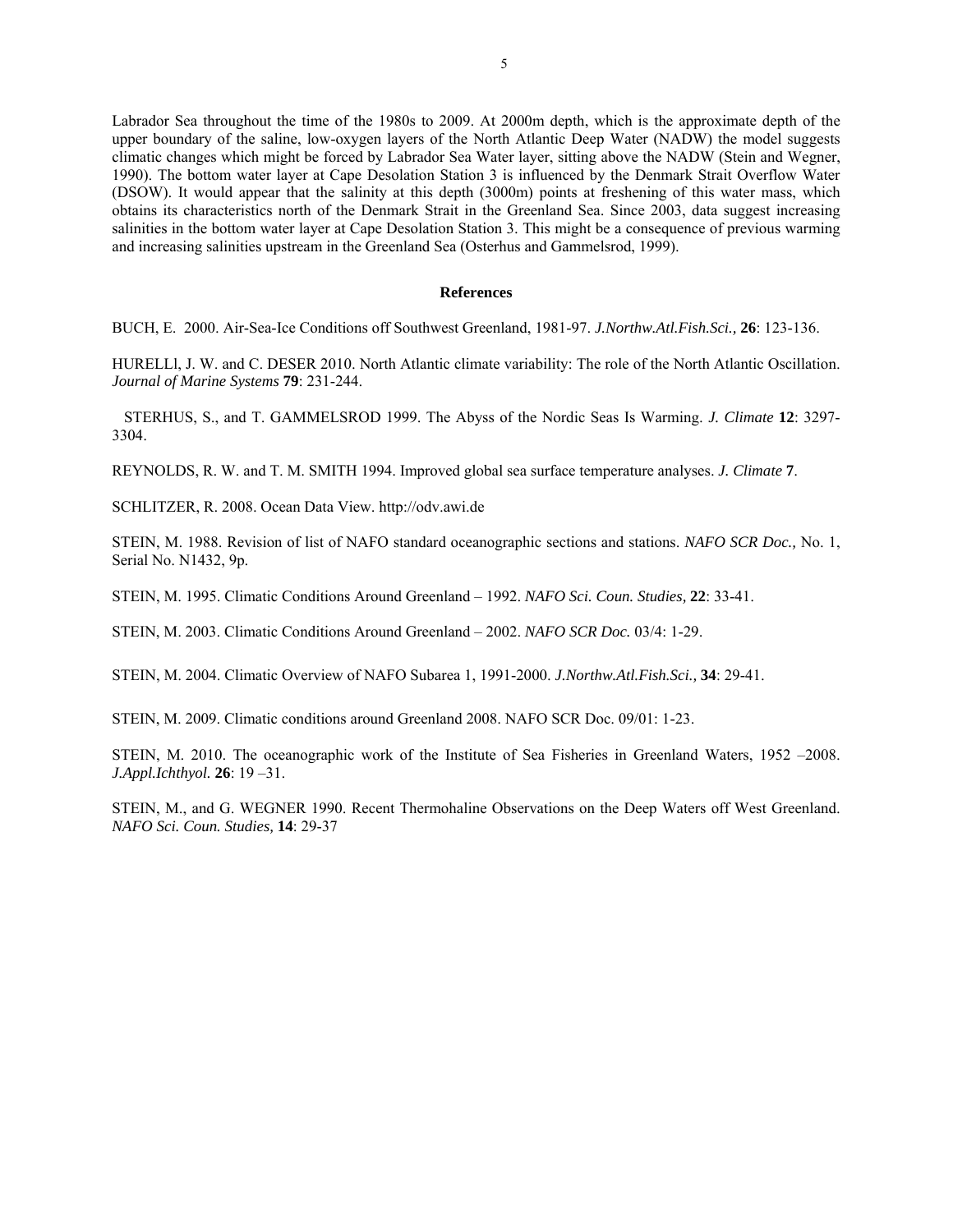

Figure 1. Study region. a) Survey strata. Strata 0-200m depth (1.1, 2.1, 3.1, 4.1, 5.1, 6.1, 7.1) and 200-400m depth (1.2, 2.2, 3.2, 4.2, 5.2, 6.2 7.2). b) Positions of fishing stations during WH327 cruise in\_2009. NAFO standard sections with the number of standard stations in brackets are shown.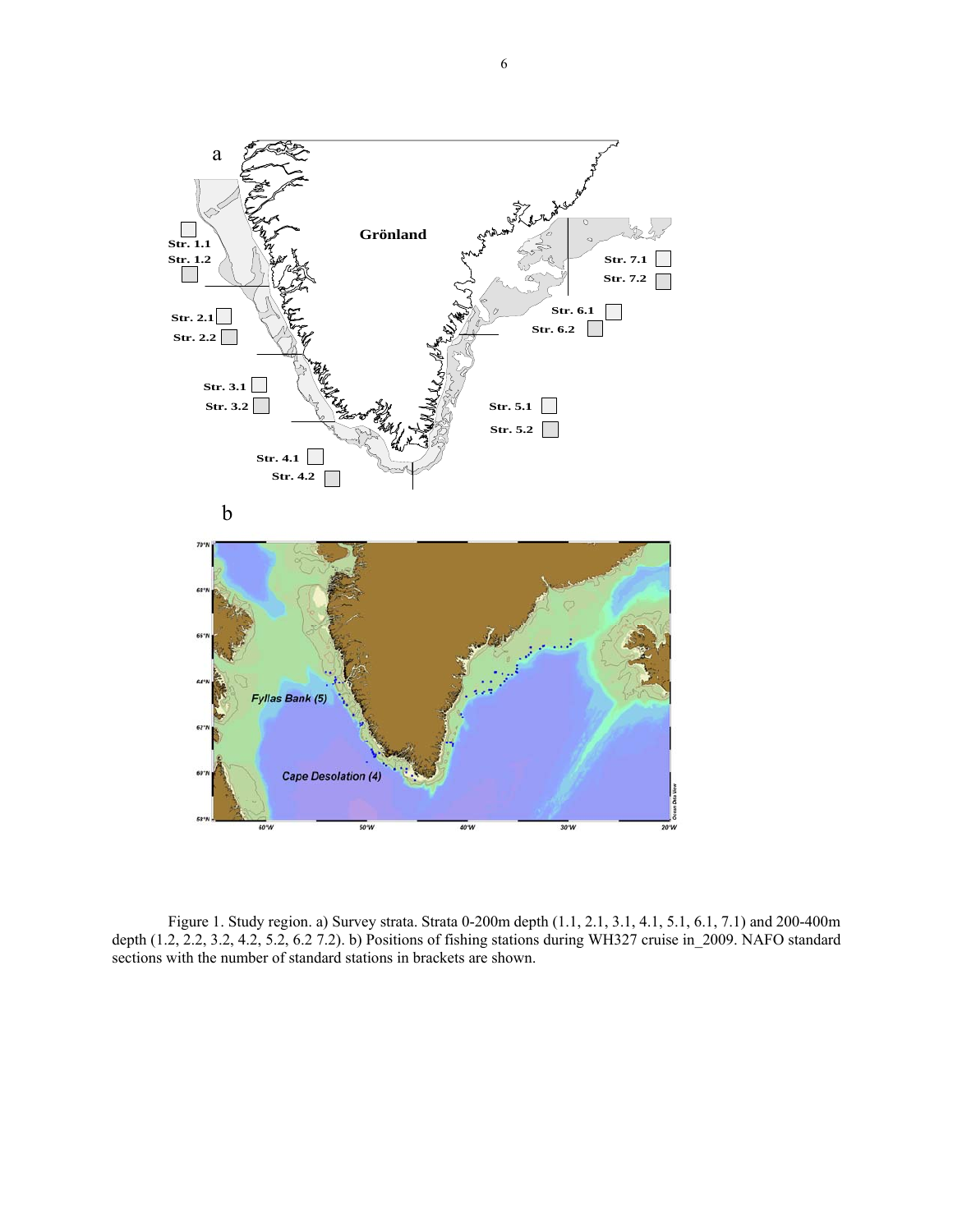

**b** 



Figure 2. a) Sea level atmospheric pressure anomaly during the winter 2008/2009, related to the long-term mean 1968-1996. b) Pattern of sea level atmospheric pressure during the winter 2008/2009.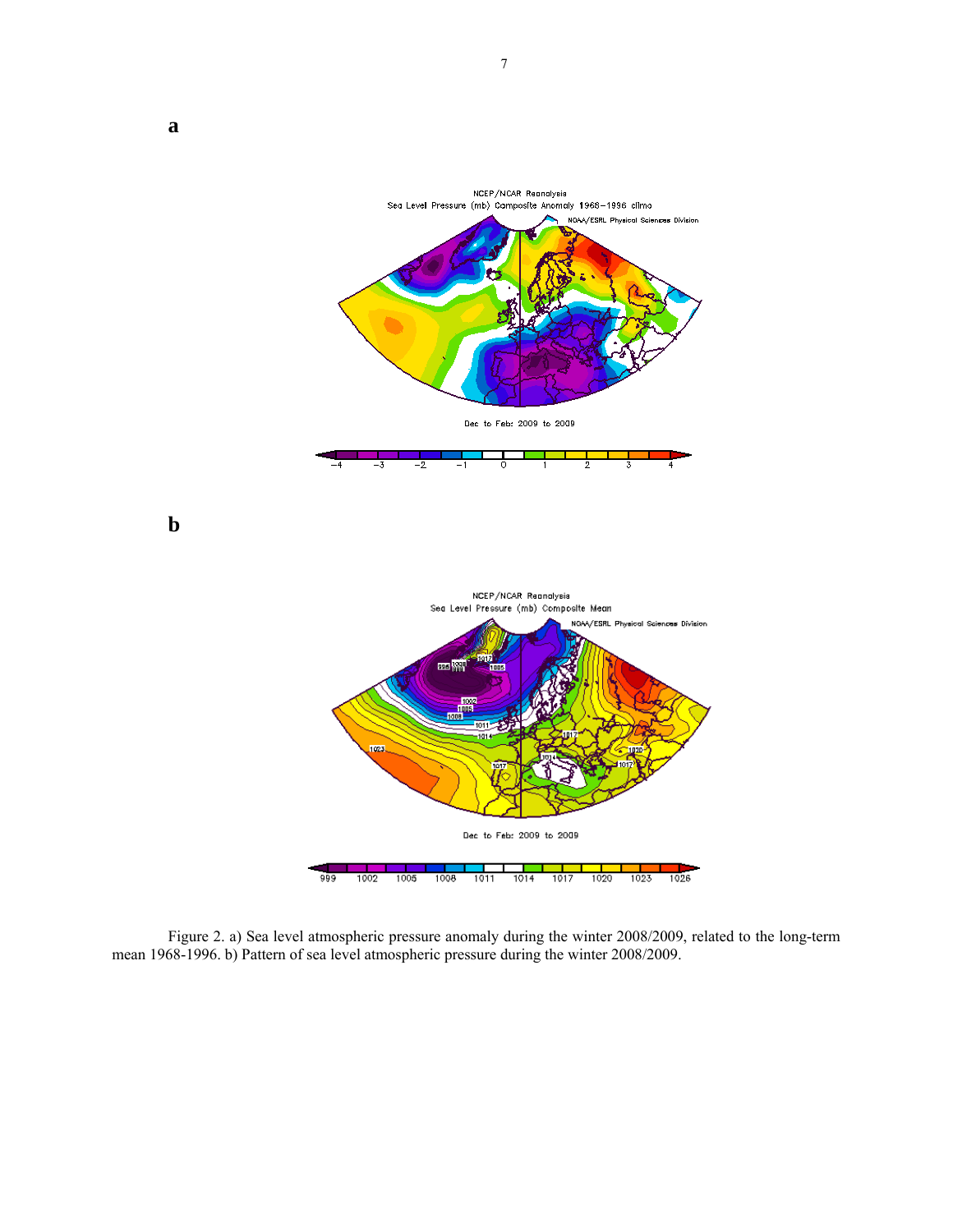

Figure 3. The winter (DJF) NAO index in terms of the last and present decade (a), and the second half of the last century (b). In figure 3b, a 5 year running mean has been applied.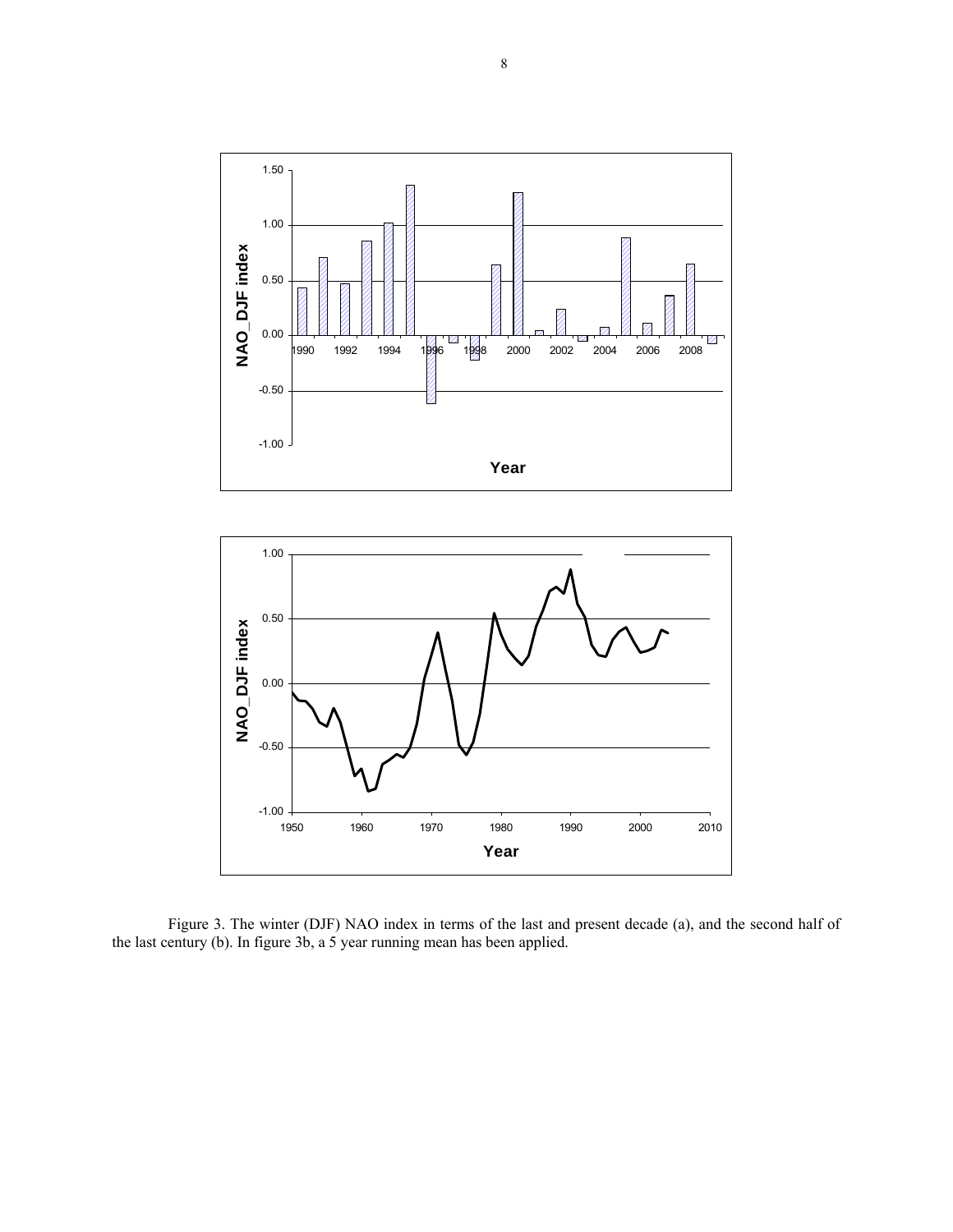

Figure 4. Monthly mean air temperature at Egedesminde. Red line is monthly mean temperature in 2009, black line is climatologically mean of monthly temperature. Climatologically mean of the monthly air temperature is calculated for the period 1961-1990.



Figure 5. The same as Figure 3, but at Nuuk station.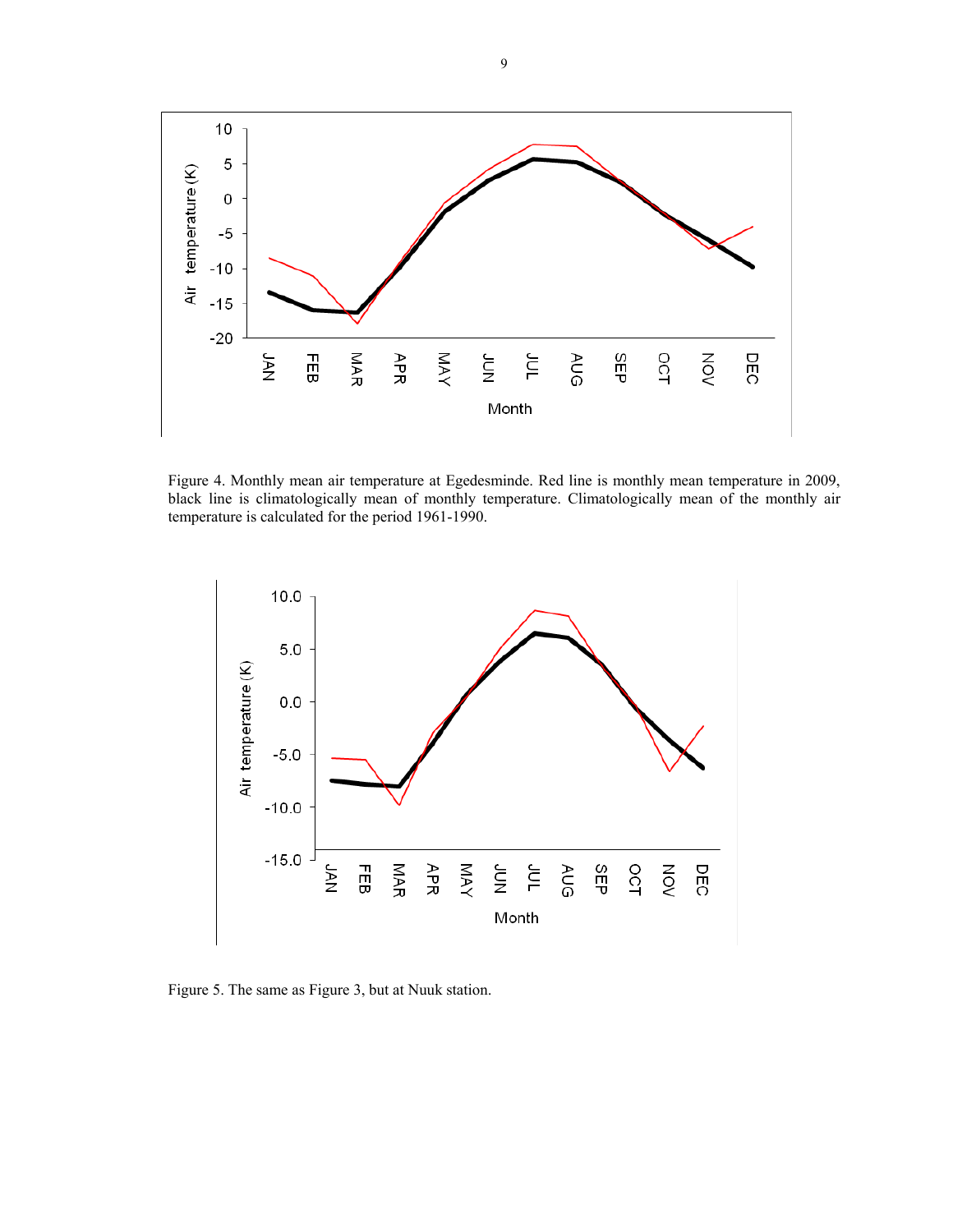

Figure 6. The same as Figure 3, but at Angmagssalik.



Figure 7. Time series of annual mean air temperature anomalies referenced to 1961-1990 at Nuuk. Thick line shows 13-year running mean.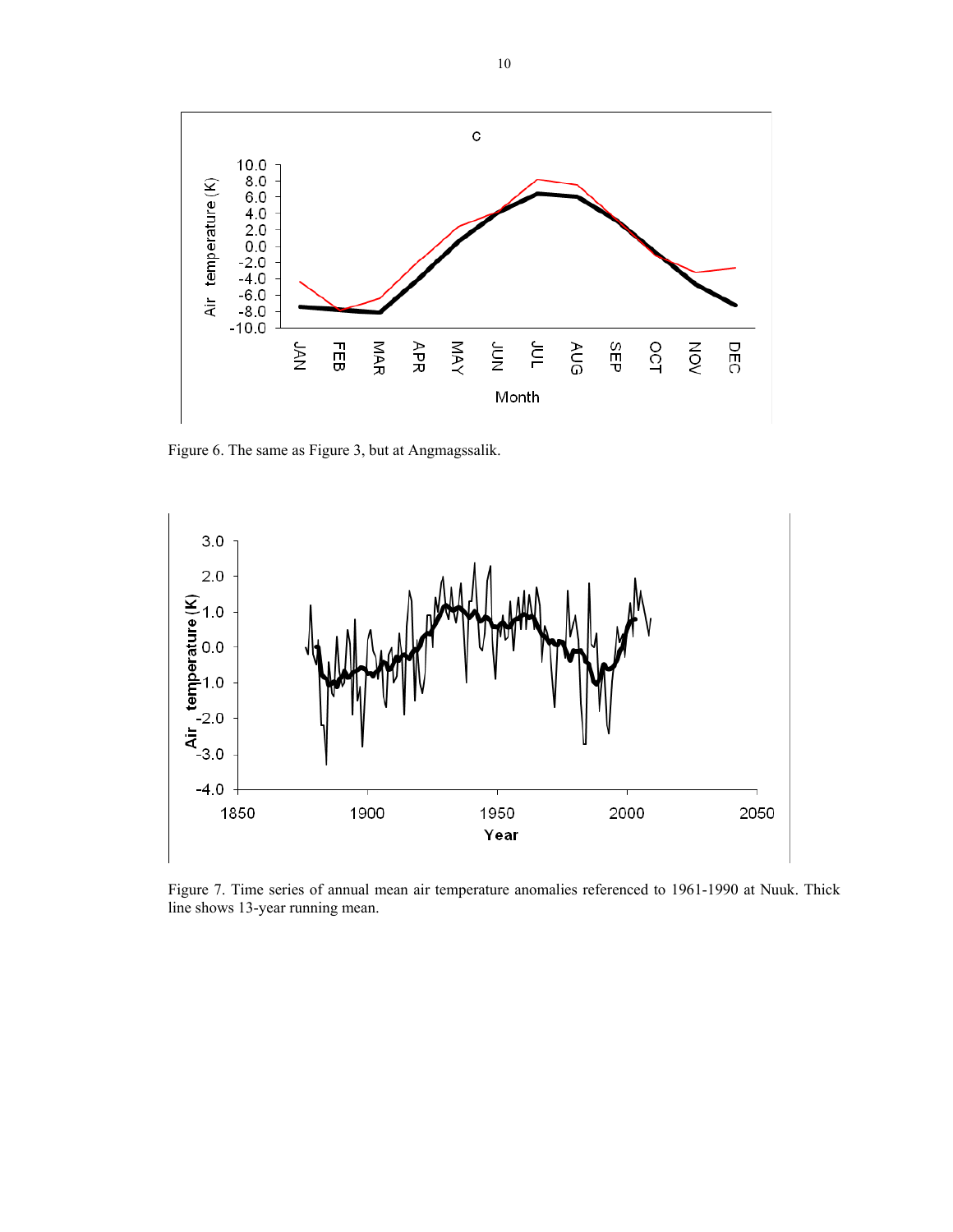

Figure 8.Composite of decadal air temperature anomalies at Nuuk given relative to the climatic mean of 1961-1990 for the decades from 1950s to 2000s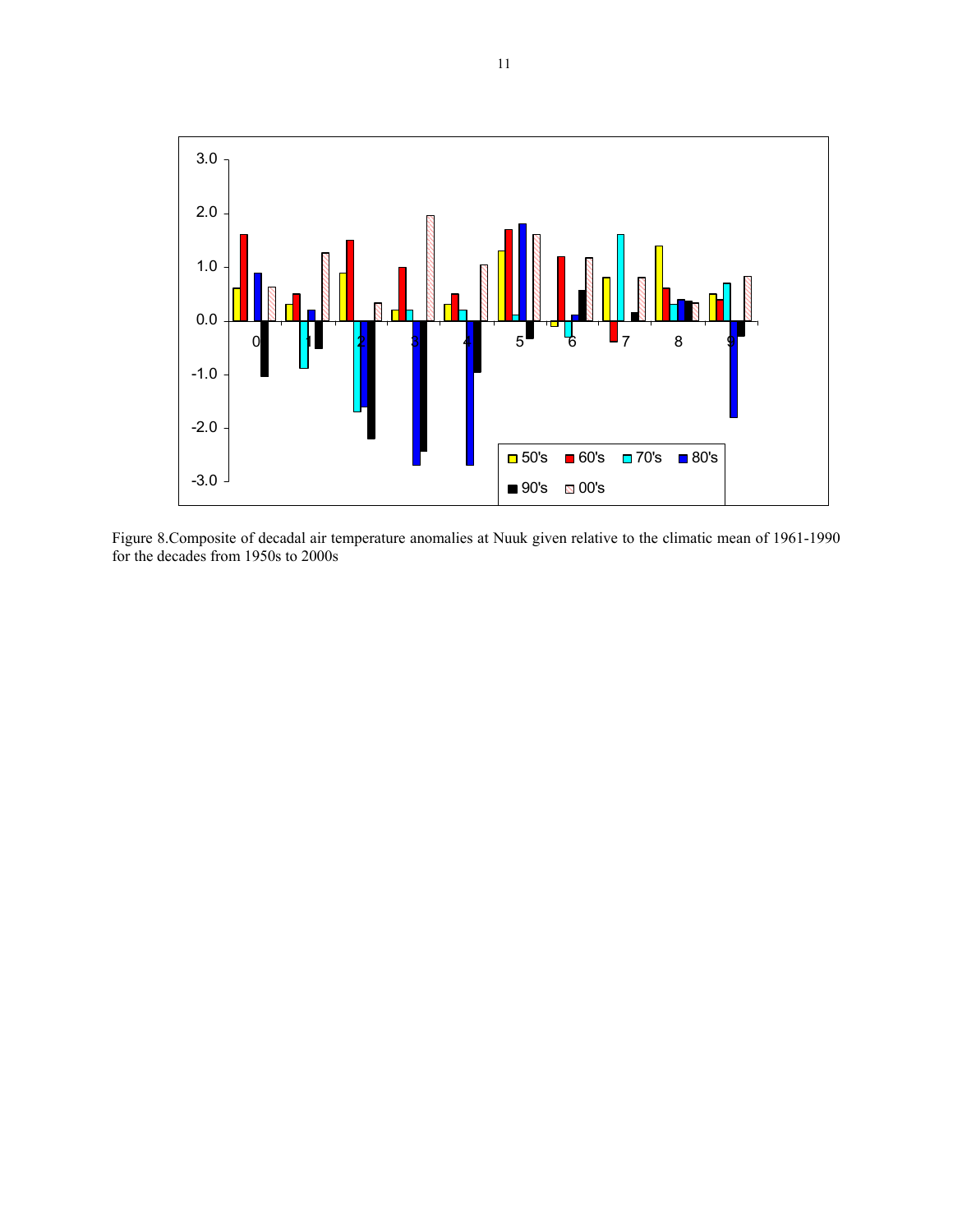

Figure 9. Ice cover and ice edge during 02 - 06 March 2009 (Davis Strait)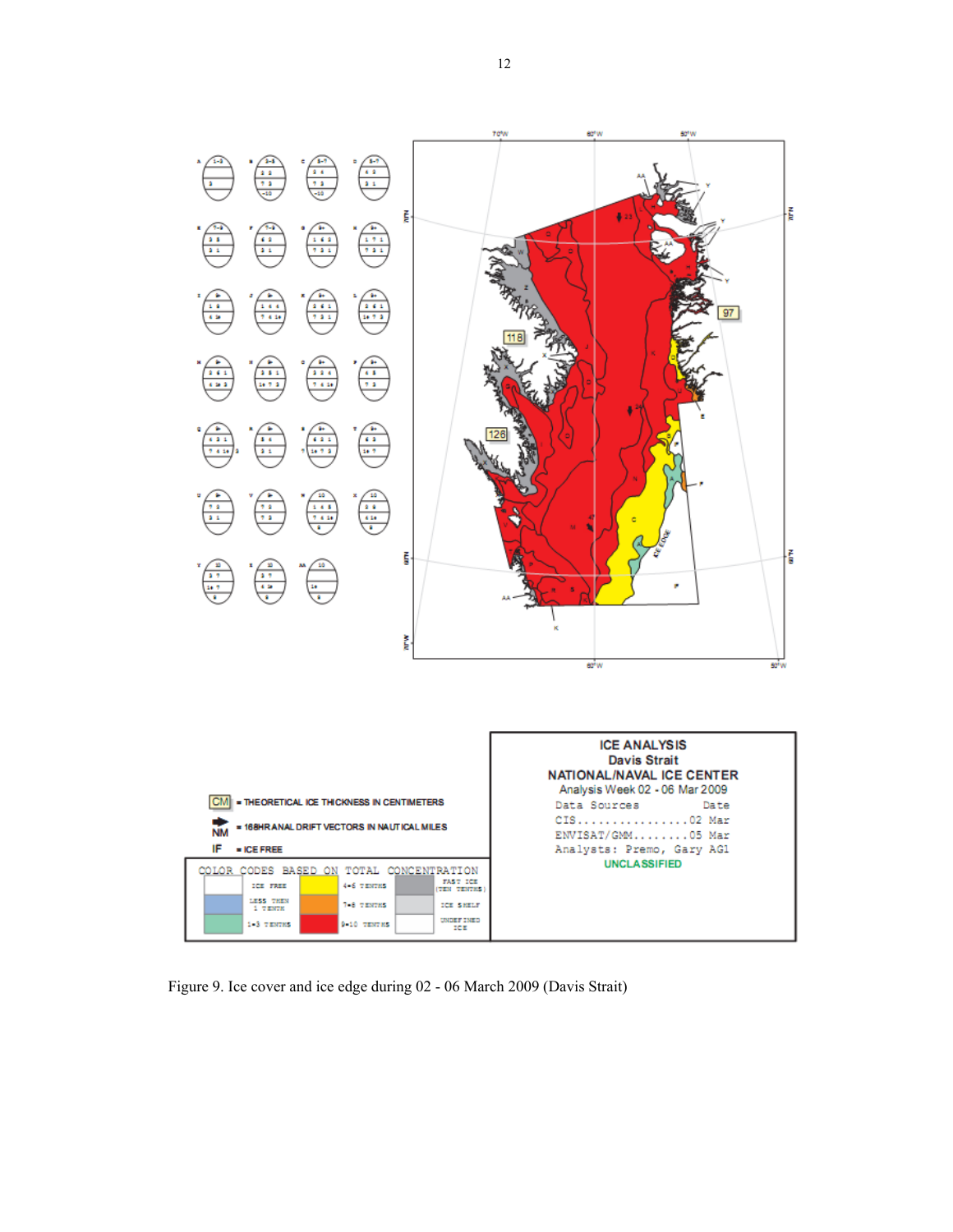

Figure 10. Ice cover and ice edge during 02 - 06 March 2009 (Greenland Southwest)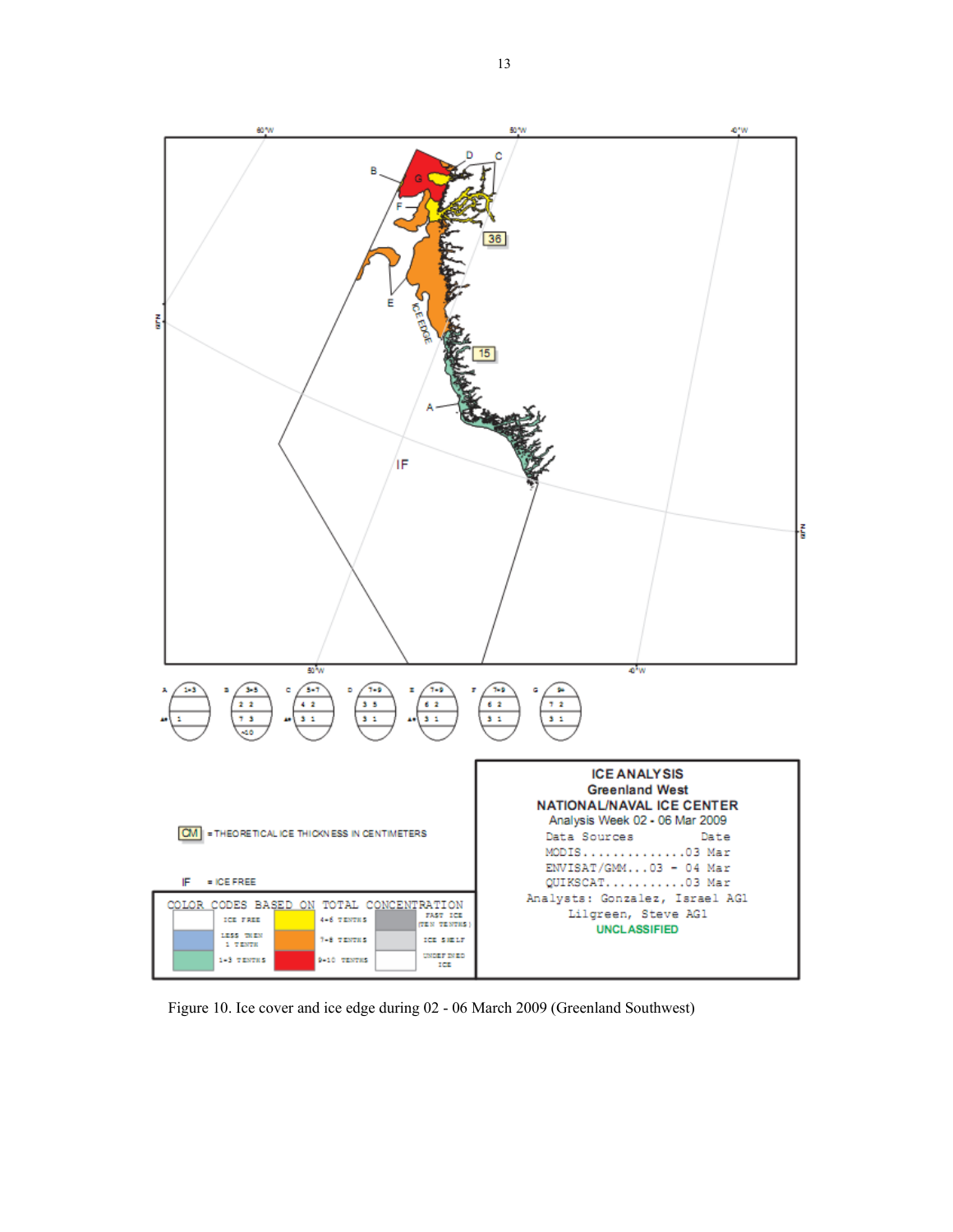

Figure 11. Ice cover and ice edge during 02 - 06 March 2009 (Greenland South).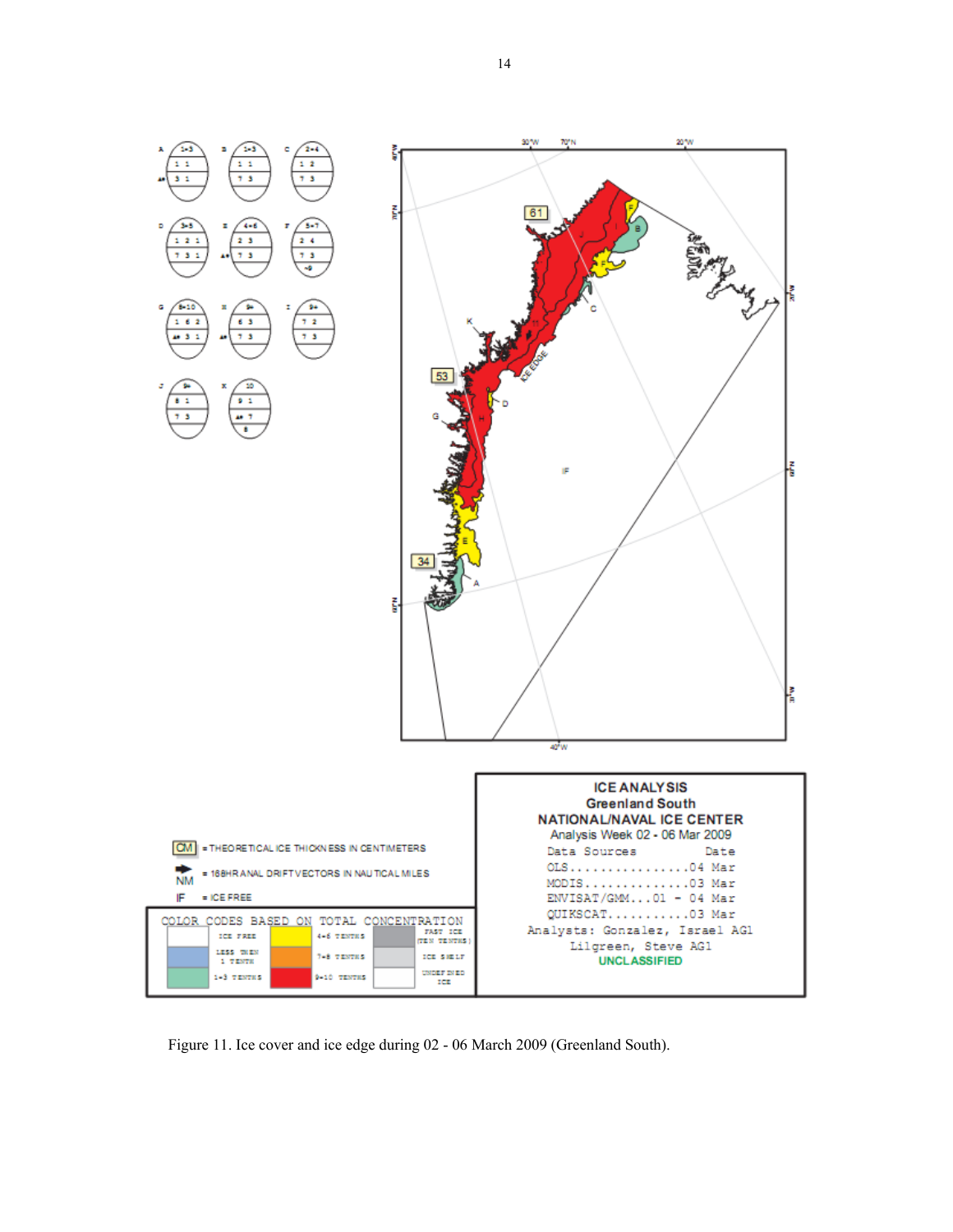

Figure 12. Ice cover and ice edge during 25 - 29 May 2009 (Greenland South).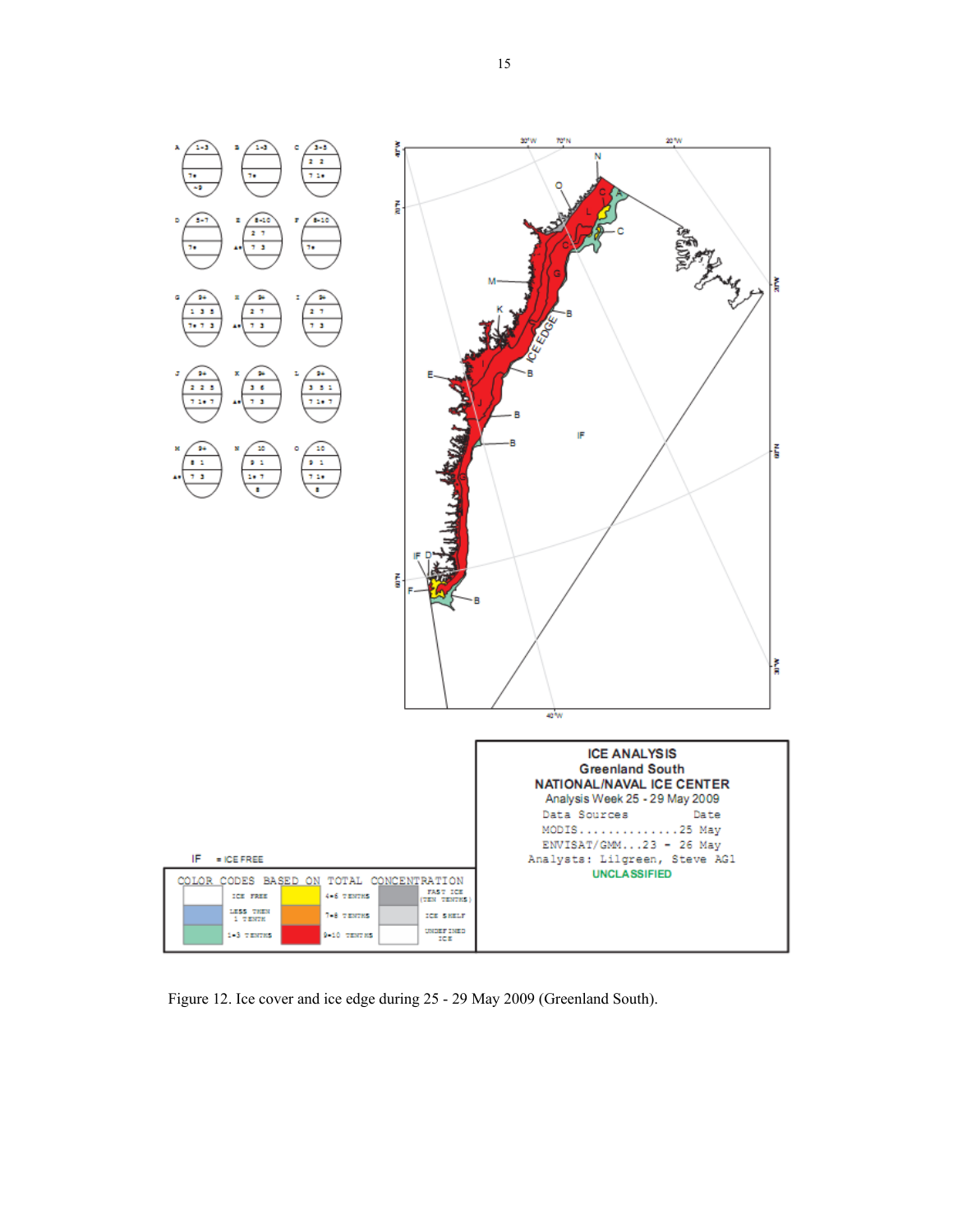

Figure 13. Ice cover and ice edge during 25 - 29 May 2009 (Greenland Southwest).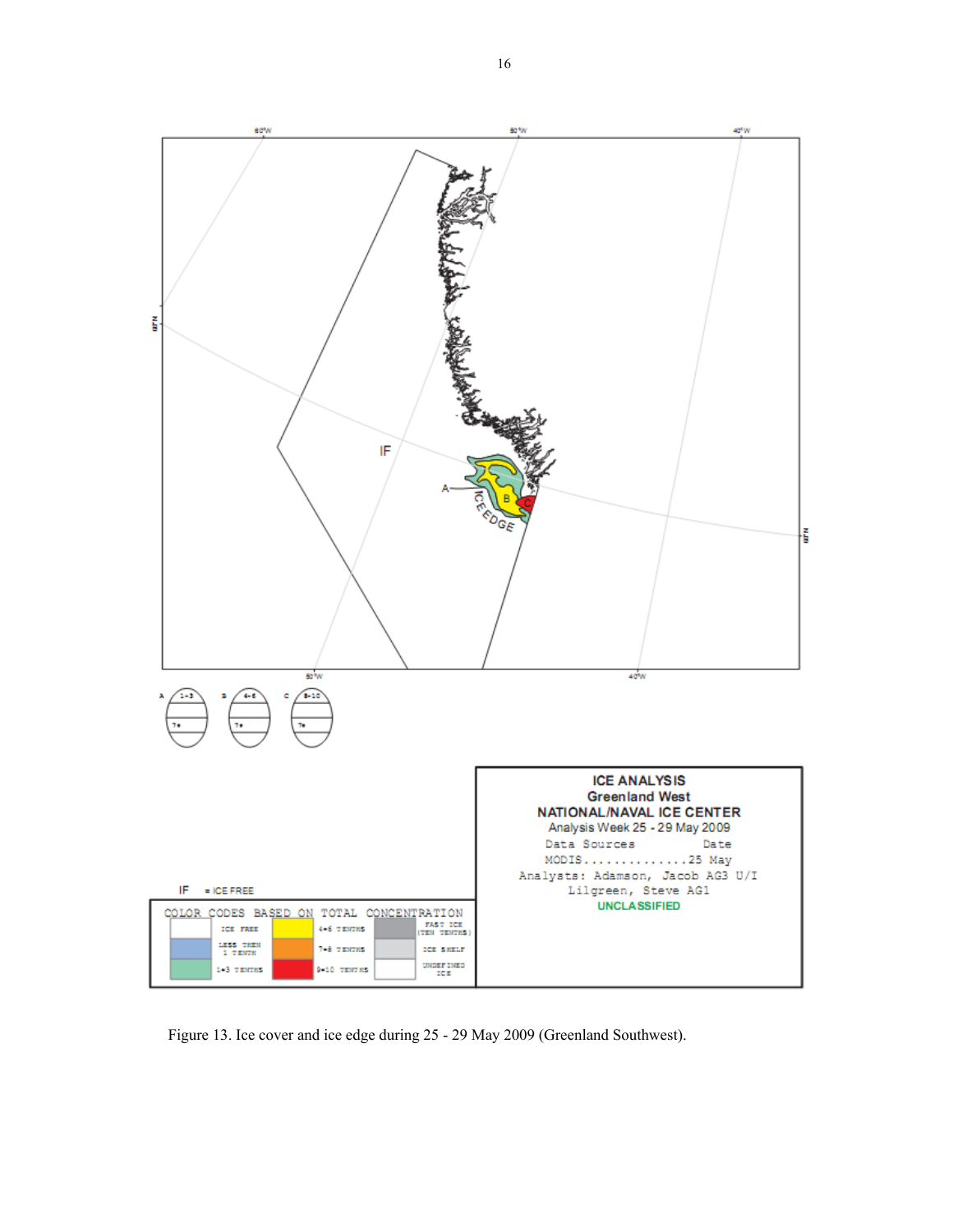

Figure 14. Ice cover and ice edge during 26 -30 October 2009 (Greenland South).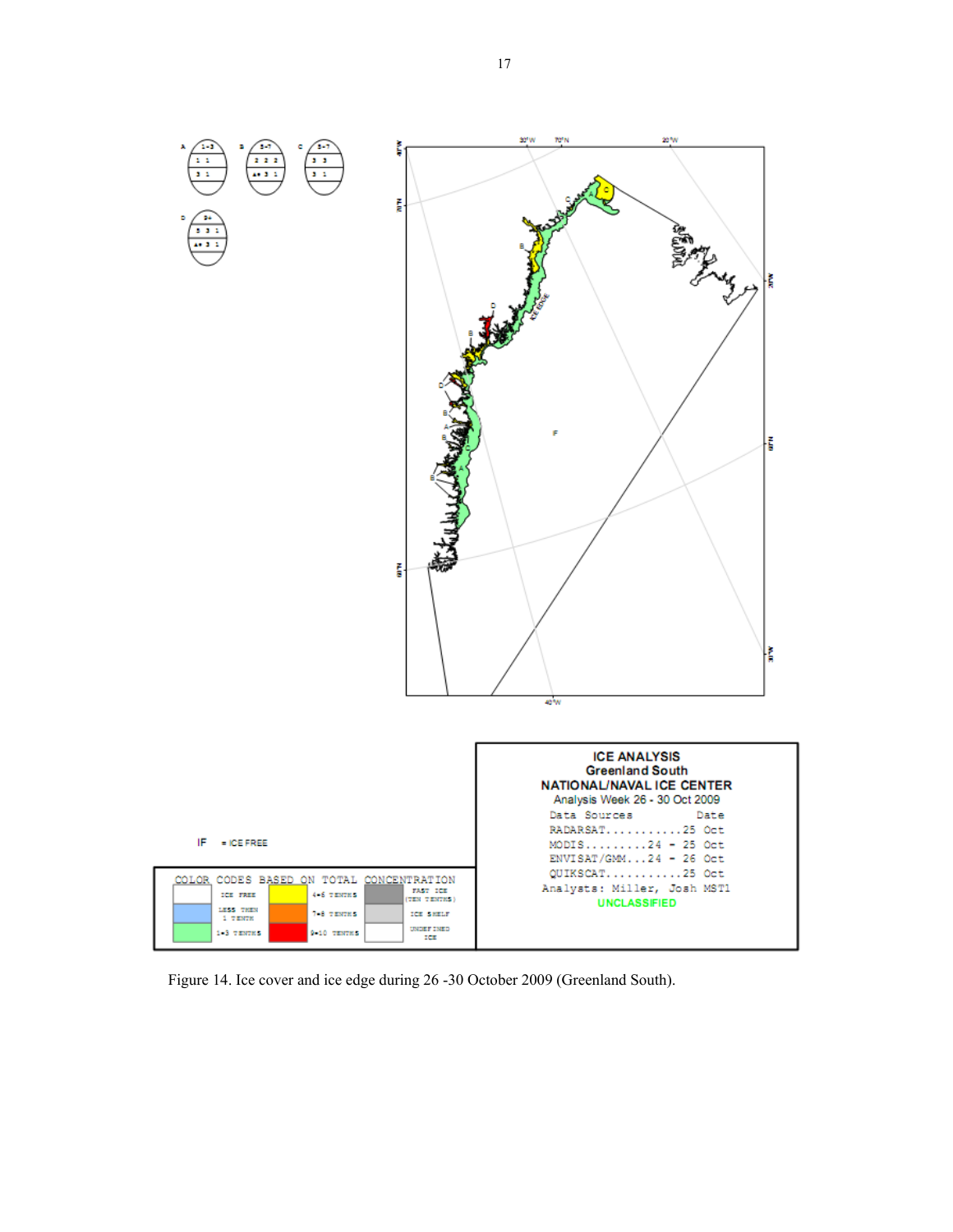

Figure 15. Ice cover and ice edge during 09 - 13 November 2009 (Davis Strait).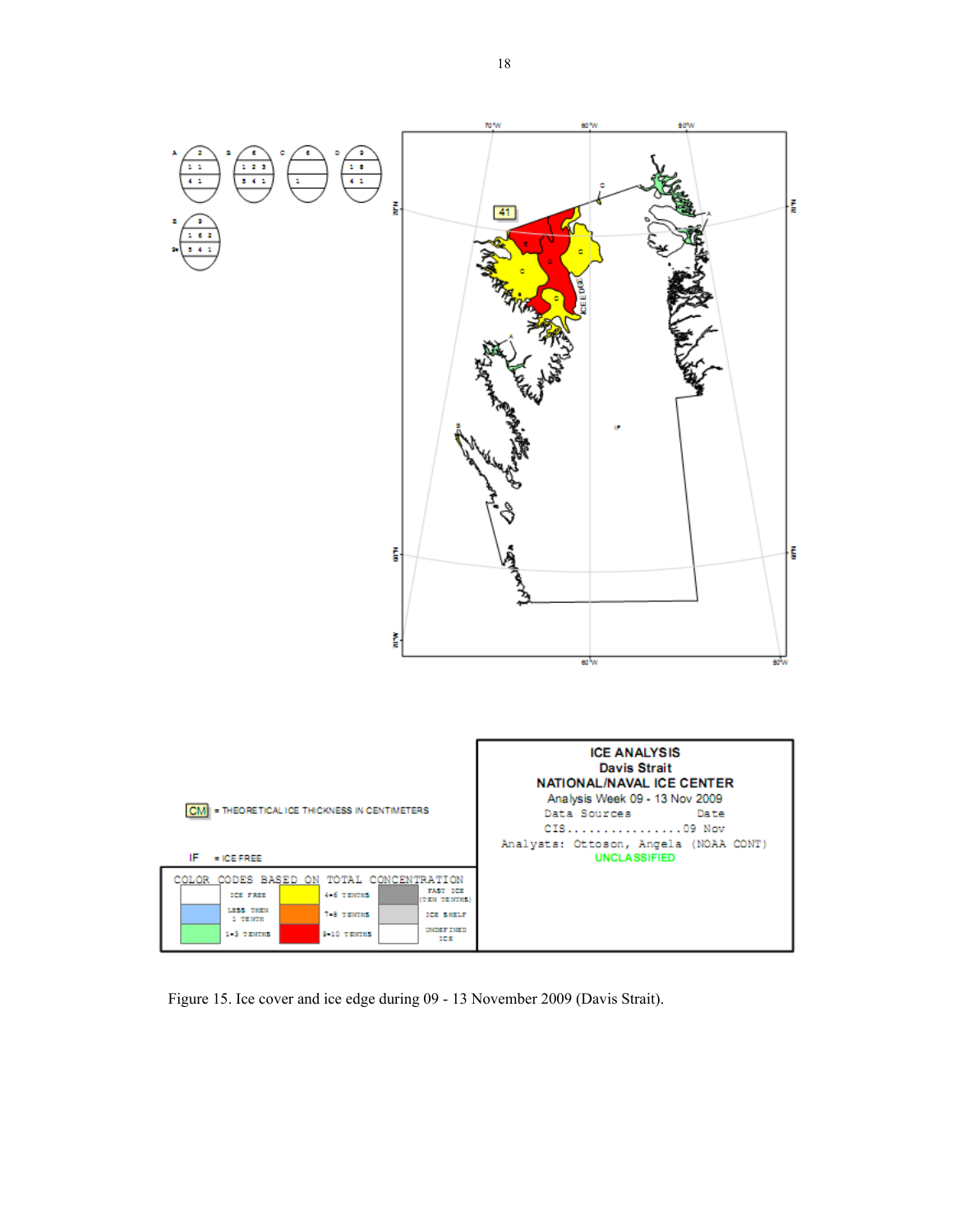

Figure 16. Sea Surface Temperature Anomalies (K) off Greenland and in the Labrador Sea, January-June 2009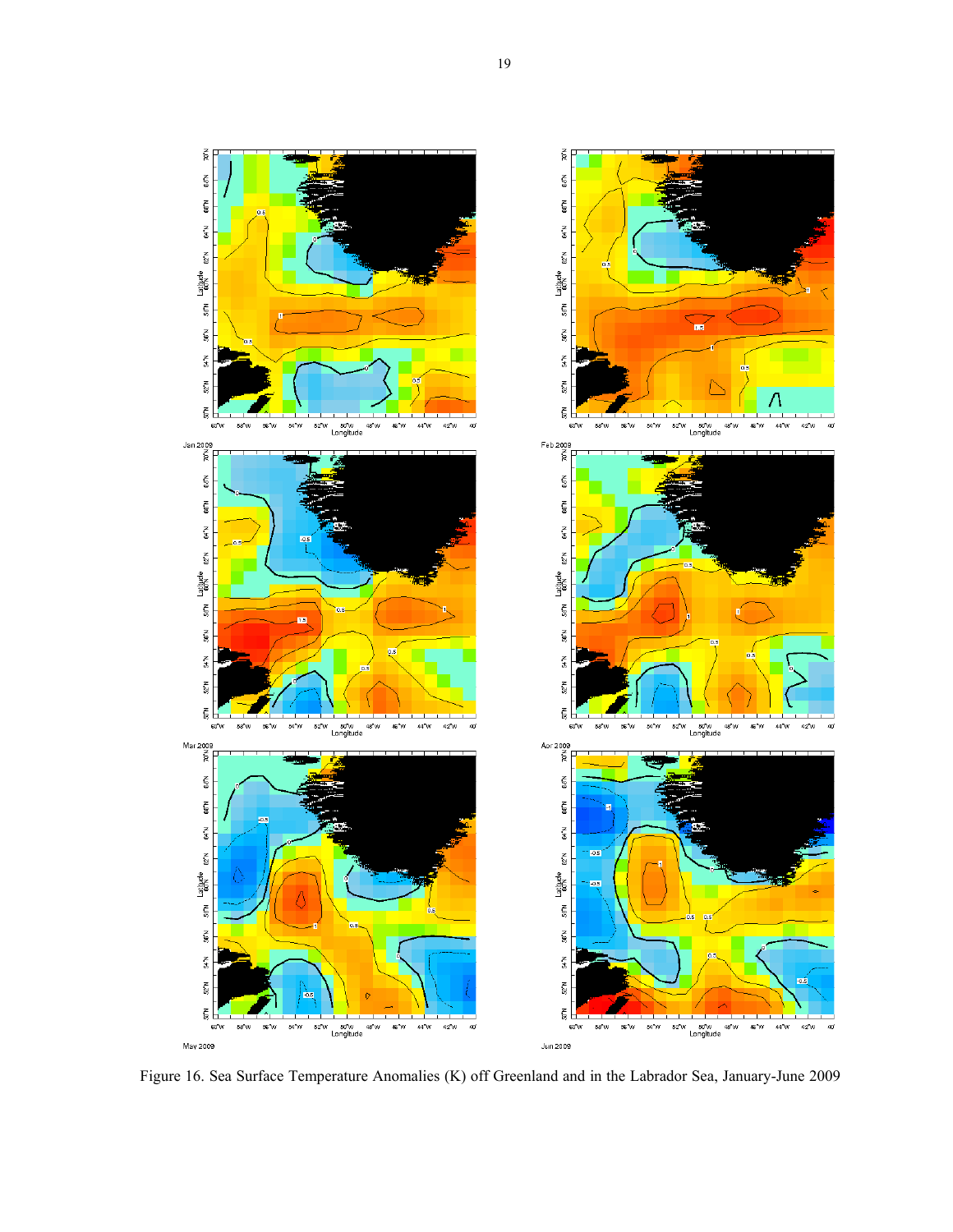



Figure 17. Sea Surface Temperature Anomalies (K) off Greenland and in the Labrador Sea, July- December 2009

 $\tilde{\mathbf{p}}$ 

 $58<sub>1</sub>$ 

 $\tilde{\tilde{s}}$ 

 $\frac{z}{3}$ 

se'w Latitude ez'w

 $567$ 

54 N

 $\frac{1}{2}$ 

 $\tilde{\S}$ 

 $\mathsf{se}$ 66 N

se'w Latitude ez'w ex'w

56 N

 $M^*M$ 

 $\frac{1}{2}$ 

 $\tilde{\S}$ 

 $687$ 

66°N

sa'n Latitude <sub>62</sub>'n 64'n

 $56^{\circ}$ N

 $\frac{2}{3}$ 

 $\frac{1}{2}$ 

 $\tilde{5}$ 

Nov 2009

60 W

 $\mathbf{Sep}$ 200°<br>چ

60 W 58 W

`os

Jul 2009<br>A<br>R

60<sup>W</sup>

58 M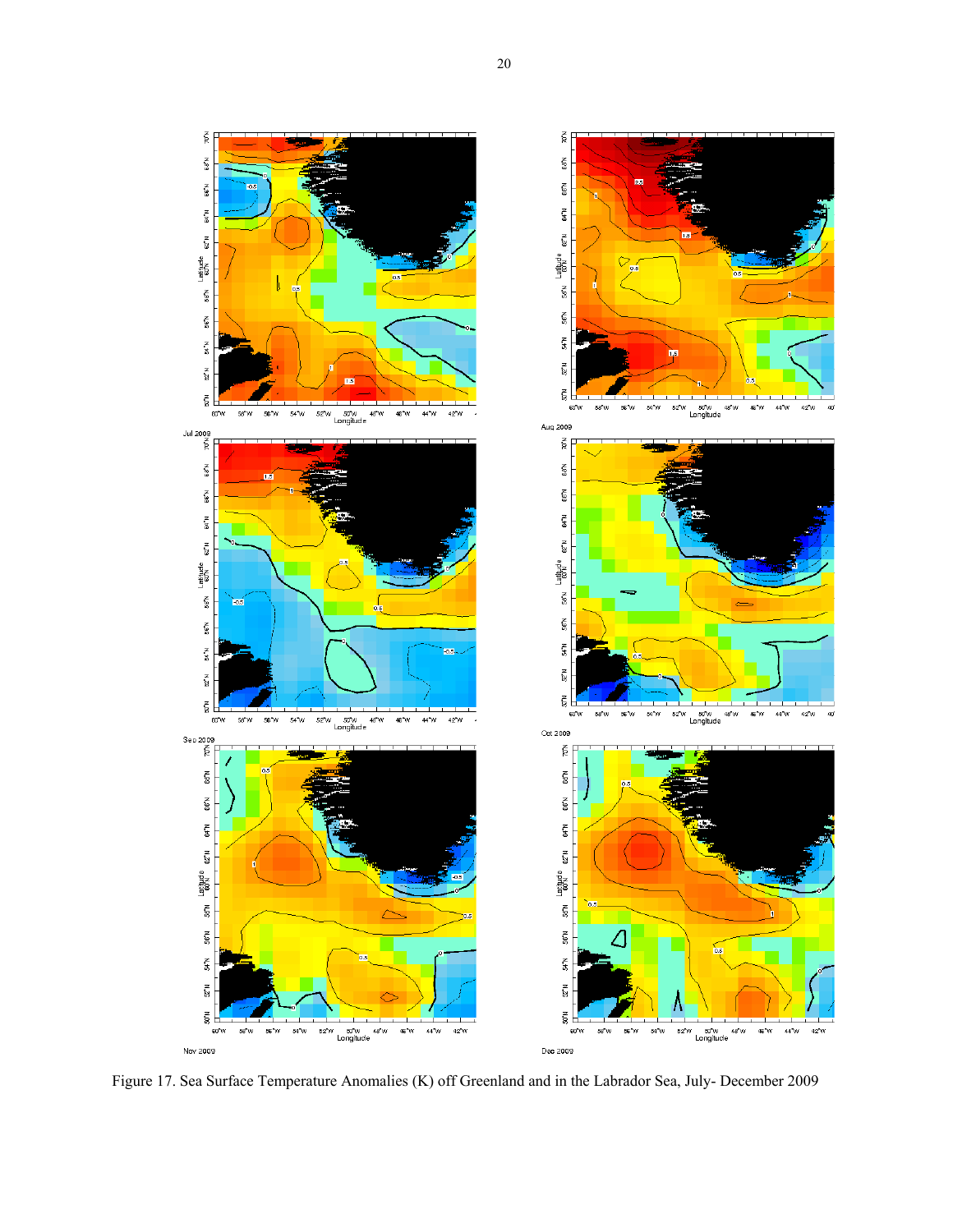

Figure 18. Potential temperature and salinity along Cape Desolation Section (4 – 5 November 2009)



Figure 19 Mean water temperature anomalies of layer 0-200m at station 4 of the Fyllas Bank Section during autumn. Thick line shows the 5-year running mean curve.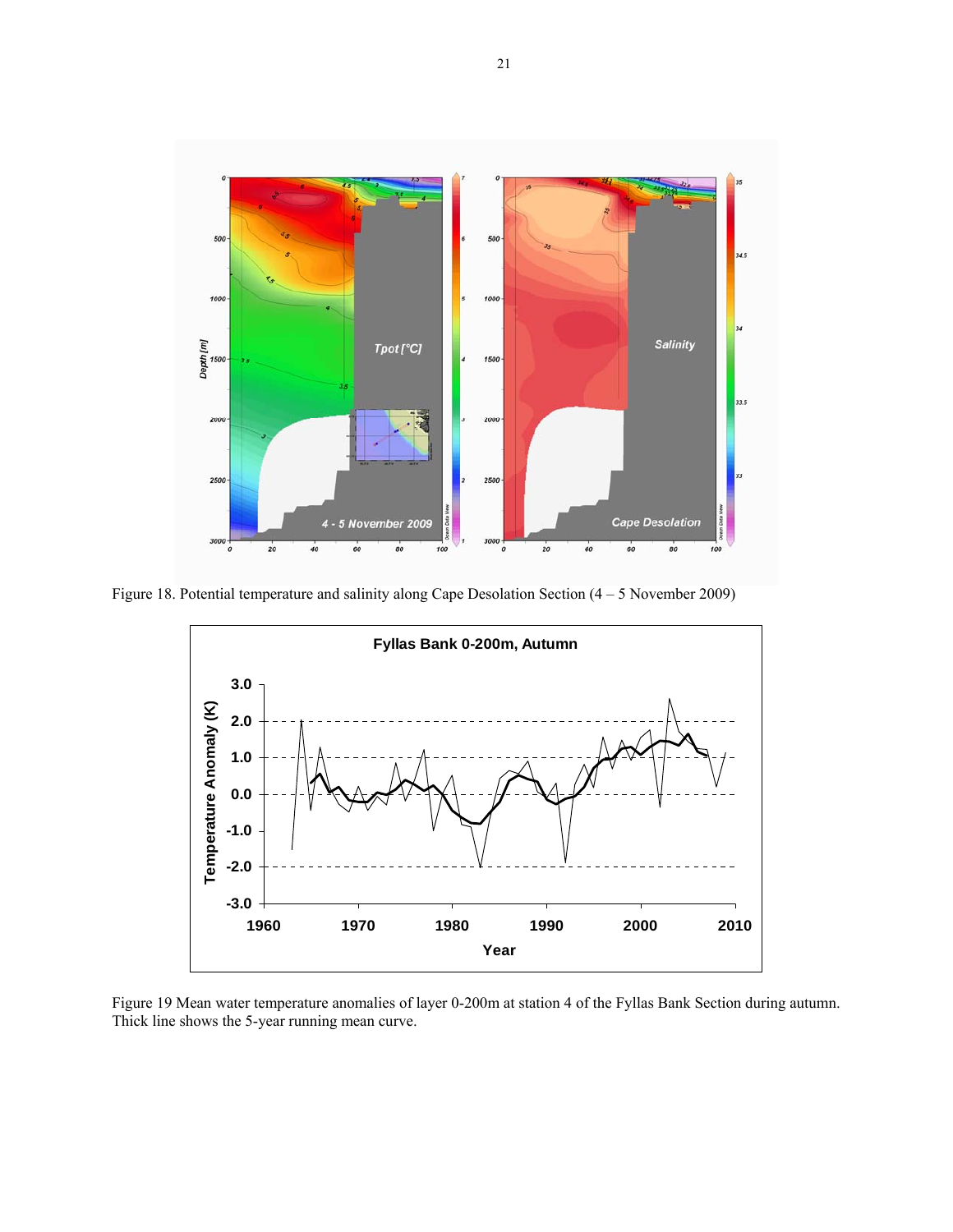

Figure 20. Potential temperature and salinity along Fyllas Bank Section (8 - 9 November 2009)



Figure 21. Salinity of calibration samples at Cape Desolation Section station 3, 1500m depth (60°28'N, 50° 00'W). Black points are data, black line is harmonic model adjusted to the data.